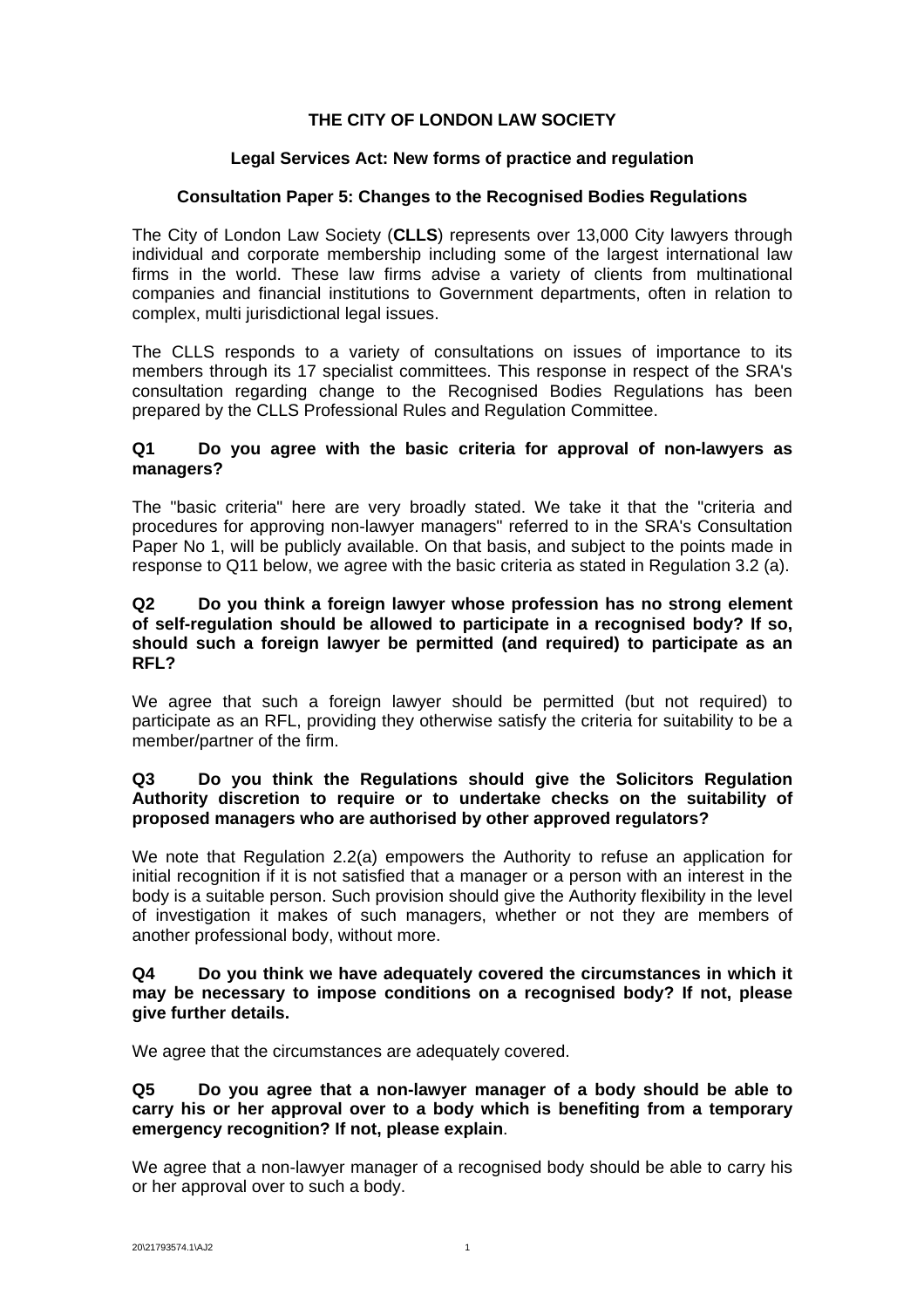**Q6 Do you agree that a non-lawyer manager of a body with a temporary emergency recognition should have to be approved in relation to the new recognised body before its substantive application for recognition can be determined? If not, please explain**.

No. It is inconsistent to impose such a requirement, given that the non-lawyer manager's approval will already have been carried over in the temporary emergency recognition granted to the new partnership under Regulation 5.3(b). There is a risk of duplication of effort (and cost) in imposing such a requirement.

## **Q7 Do you think the limitations on temporary emergency recognition strike the right balance between helping a partnership brought into being by unexpected events and ensuring that it is suitable? If not, please explain**.

Yes - given the safeguard in Regulation 5.3 (c) that the partnership must otherwise comply with Rule 14 of the Solicitors' Code in relation to its composition and structure. Note also our comments under Q11 below.

**Q8 Do you think it is appropriate, in the public interest, to require the register of recognised bodies to state all a firm's practising styles? If not, please explain.** 

We agree that it is appropriate.

## **Q9 Do you think we have struck the right balance between transparency and the protection of individuals in reserving discretion to allow a body's practising address to be kept private? If not, please explain**.

Yes, but we recommend that this is an untrammelled discretion of the Authority, exercised at the body's request. Given the relative lack of success of the "Confidentiality Orders" regime that was available to directors of companies registered with the Register of Companies, it is difficult to be prescriptive as to what the "exceptional circumstances" might be.

## **Q10 Do you believe any of the proposed amendments to the Regulations annexed will have a particular impact (adverse or otherwise) on any group or category of persons? If so please give further details**.

Other than in relation to unincorporated partnerships, we do not believe that the proposed amendments to the Regulations will have a particular impact on any group or category of persons.

## **Q11 Have you any other comments on the draft amendments to the Regulations?**

We have a general concern that in many instances the Authority is to take decisions on the basis of what steps it "considers" appropriate. While there is a facility for appeal, there is no embedded concept of reasonableness in this approach.

We believe that this concept should be introduced in several places in the Regulations - e.g. Regulations 2.2 (a), 3.2 (a) (ii) and 4.2 (c), should start "the Authority, acting reasonably, is not satisfied....". The reason for this is that the only way of appealing matters beyond the appeal stage is via judicial review, which will take the Regulations as they find them, and apply only Wednesbury unreasonable principles, which will mean that, in the absence of an express obligation on the Authority to act reasonably,